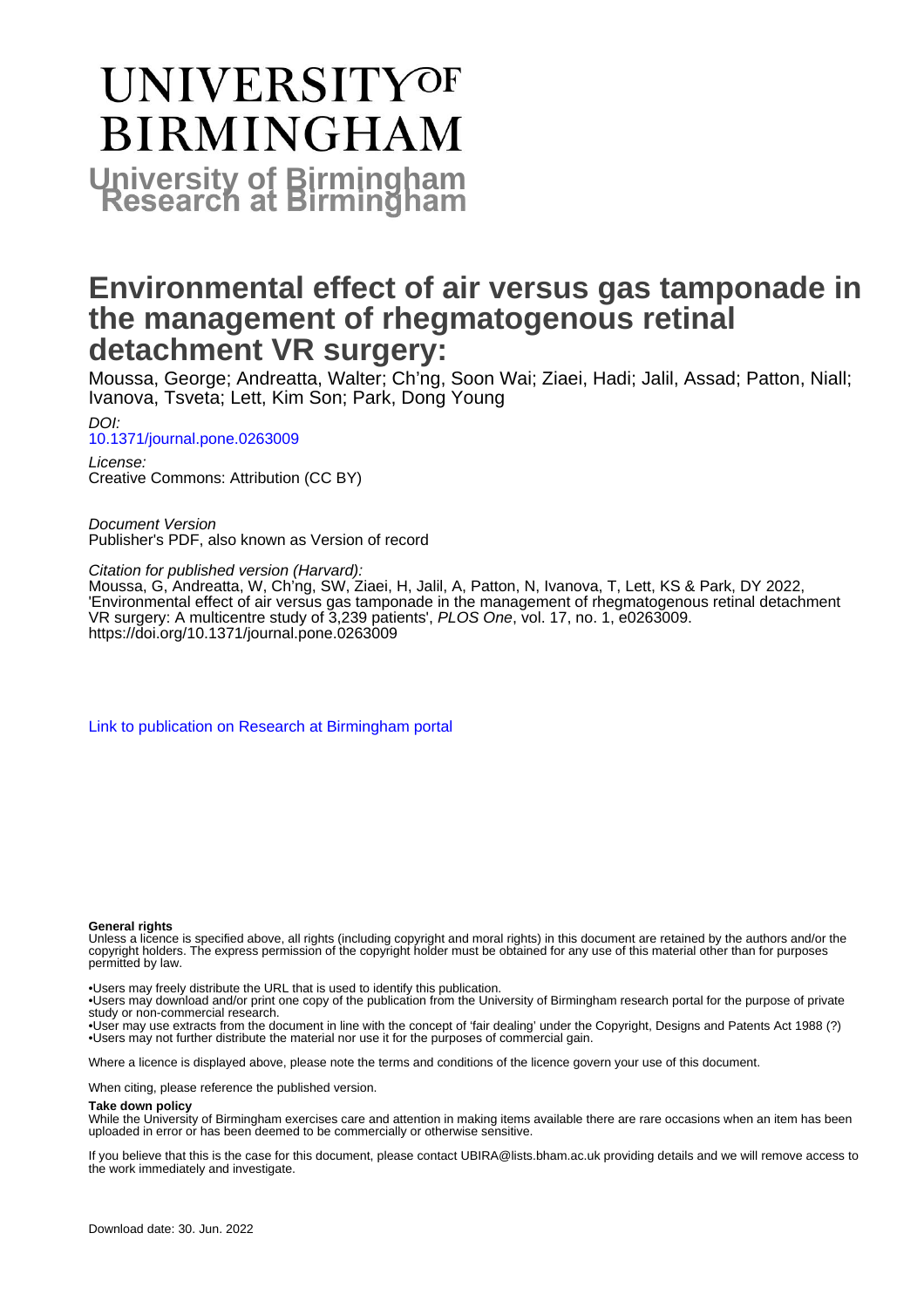

## $\blacksquare$  OPEN ACCESS

**Citation:** Moussa G, Andreatta W, Ch'ng SW, Ziaei H, Jalil A, Patton N, et al. (2022) Environmental effect of air versus gas tamponade in the management of rhegmatogenous retinal detachment VR surgery: A multicentre study of 3,239 patients. PLoS ONE 17(1): e0263009. <https://doi.org/10.1371/journal.pone.0263009>

**Editor:** Demetrios G. Vavvas, Massachusetts Eye & Ear Infirmary, Harvard Medical School, UNITED **STATES** 

**Received:** July 19, 2021

**Accepted:** January 10, 2022

**Published:** January 26, 2022

**Copyright:** © 2022 Moussa et al. This is an open access article distributed under the terms of the Creative Commons [Attribution](http://creativecommons.org/licenses/by/4.0/) License, which permits unrestricted use, distribution, and reproduction in any medium, provided the original author and source are credited.

**Data Availability Statement:** All relevant data are within the paper and its Supporting [Information](#page-8-0) file.

**Funding:** GM: University of Birmingham supplying open access fees. No the funders had no role in study design, data collection and analysis. decision to publish, or preparation of the manuscript.

RESEARCH ARTICLE

# Environmental effect of air versus gas tamponade in the management of rhegmatogenous retinal detachment VR surgery: A multicentre study of 3,239 patients

 $\bf{George Moussa@}^{1,2,3}$ \*, Walter Andreatta $^{1,4,5}$ , Soon Wai Ch'ng $^1$ , Hadi Ziaei $\bf{O}^3$ ,  $\Lambda$ Ssad Jalil $\bigcirc^{3}$ , Niall Patton $^3$ , Tsveta Ivanova $^3$ , Kim Son Lett<sup>1</sup>, Dong Young Park $^6$ 

**1** Birmingham and Midland Eye Centre, Sandwell and West Birmingham Hospitals NHS Trust, Birmingham, United Kingdom, **2** Birmingham and Midland Eye Centre and Academic Unit of Ophthalmology, University of Birmingham, Birmingham, United Kingdom, **3** Manchester Manchester Royal Eye Hospital, Manchester University Hospitals NHS Foundation Trust, Manchester, United Kingdom, **4** Kantonsspital Winterthur, Winterthur, Switzerland, **5** University of Zurich, Zurich, Switzerland, **6** University Hospital Coventry and Warwickshire, University Hospitals Coventry and Warwickshire NHS Trust, Coventry, United Kingdom

\* george.moussa@nhs.net

### Abstract

### **Purpose**

To report the potential reduction of carbon emissions by utilising air-tamponade (AT), where possible, instead of fluorinated gases in the management of rhegmatogenous retinal detachment (RRD). We compared the carbon  $CO<sub>2</sub>$  emissions produced at two large tertiary referral vitreoretinal (VR) centres where RRD are exclusively repaired using fluorinated gases to a tertiary VR mass of each gas used according to the Intergovernmental Panel on Climate Change.

### **Materials and methods**

Retrospective, continuous, comparative multicentre study of all procedures using fluorinated gases between 01/01/17-31/12/20 at the Manchester Royal Eye Hospital (MREH) and Birmingham and Midland Eye Centre (BMEC), and between 01/01/19-31/12/2020 at the University Hospitals Coventry and Warwickshire (UHCW).

### **Results**

We report on 3,239 (SF<sub>6</sub>:1,415 [43.7%], C<sub>2</sub>F<sub>6</sub>:1,235 [38.1%], C<sub>3</sub>F<sub>8</sub>:541 [16.7%], Air:48 [1.5%]) procedures. UHCW and BMEC utilise single use 30ml and 75ml cannisters, respectively and MREH use multi-use gas cylinders. UHCW used AT in 48 (70%) of RRD repairs. Mean equivalent mass  $CO_2$ /patient was MREH:115.9kg, BMEC:7.9kg and UHCW:1.9kg. If assuming all centres used 30ml cannisters, the mean equivalent mass  $CO_2$ /patient was MREH:3.5 kg, BMEC:3.1kg and UHCW:1.9kg. AT enabled UHCW to greatly reduce the need for the most environmentally damaging  $SF<sub>6</sub>$  gas, leading to lower CO<sub>2</sub> emissions by 47.0% and 41.1% compared to MREH and BMEC, respectively.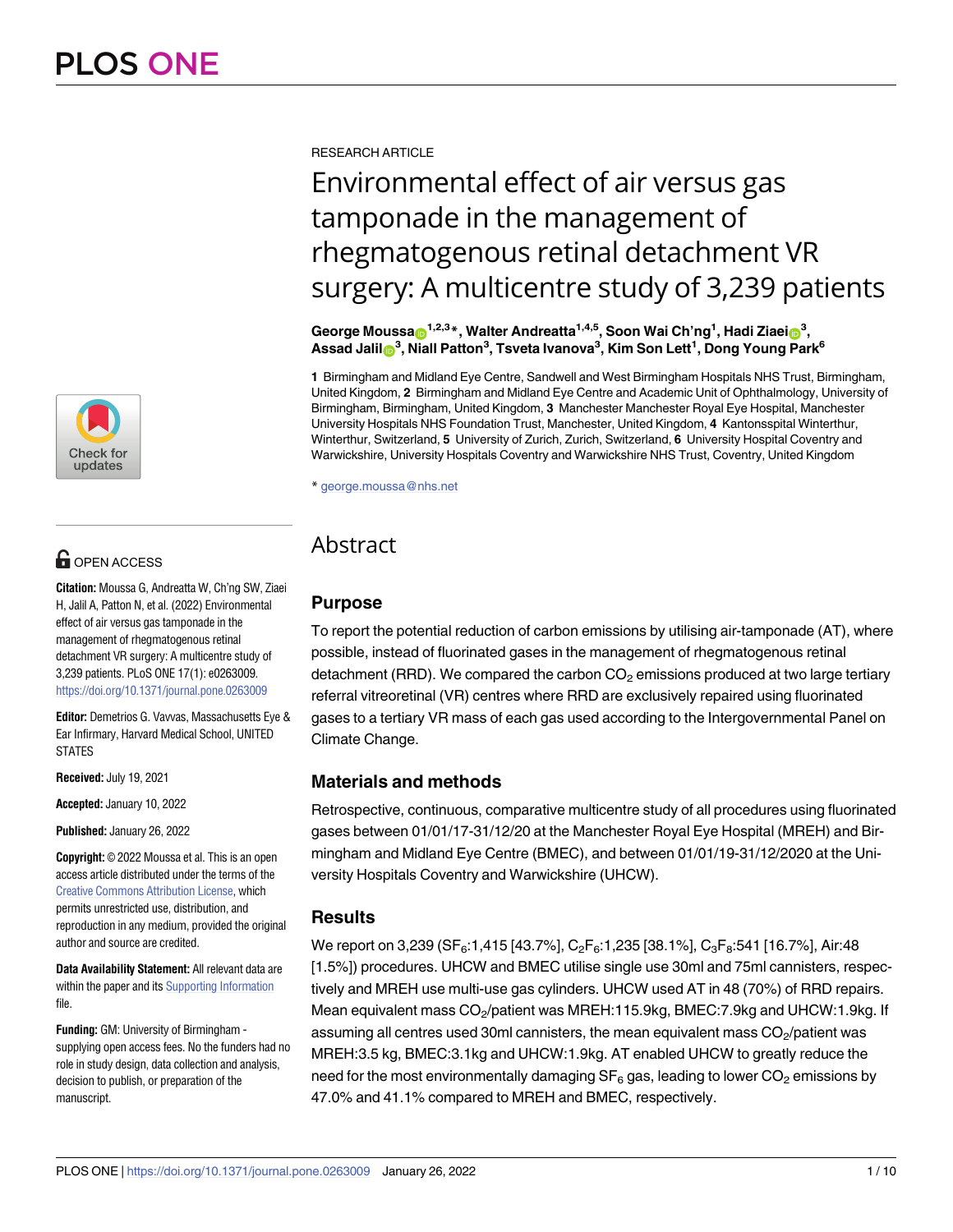<span id="page-2-0"></span>**Competing interests:** The authors have declared that no competing interests exist.

#### **Conclusion**

We demonstrate how AT vs. the fluorinated gases can reduce in carbon footprint in the management of RRD. Further studies are required to determine the most 'environment-friendly' intraocular tamponade without compromising patient outcomes centre that also routinely employs AT in selected RRD cases.

#### **Introduction**

The fluorinated gases used in vitreoretinal (VR) surgery which include sulphur hexafluoride  $(SF_6)$ , hexafluoroethane  $(C_2F_6)$  and octafluoropropane  $(C_3F_8)$  are among the most potent greenhouse gases [\[1\]](#page-9-0). The National Health Service (NHS) in the United Kingdom (UK) is the largest funded healthcare system in the world and it contributes to 5.4% of UK's greenhouse gases' production [\[2](#page-9-0)].  $SF<sub>6</sub>$  has been identified in the Kyoto Protocol as one of six gases which require strict regulation in order to reduce global warming [\[3](#page-9-0)].

In October 2020, the NHS committed to becoming 'carbon net zero' by 2040 [[2](#page-9-0)]. There is increasing evidence in the literature on the excellent safety profile of air tamponade (AT) compared to gas in repairing selected rhegmatogenous retinal detachments (RRD) and some authors suggested utilising AT to reduce carbon emissions [\[4](#page-9-0)].

In this paper we primarily reported the potential reduction of carbon emissions by utilising AT instead of fluorinated gases in the management of RRDs. In our analysis we compared the  $CO<sub>2</sub>$  emissions produced at two large tertiary referral vitreoretinal (VR) centres where RRD are exclusively repaired using fluorinated gases to a tertiary VR centre that also routinely employs AT in selected RRD cases.

#### **Materials and methods**

This is a retrospective, continuous, comparative multicentre trial of all RRD repaired by pars plana vitrectomy (PPV). Three tertiary hospital centres were included in the study: Manchester Royal Eye Hospital (MREH), Birmingham and Midland Eye Centre (BMEC), and University Hospitals Coventry and Warwickshire (UHCW). For MREH and BMEC, we included all RRD surgeries over a period of four years, between the  $1<sup>st</sup>$  of January 2017 to the 31 $<sup>st</sup>$  of December</sup> 2020. For UHCW, data were available for consecutive cases of a single surgeon (DYP) over a two-year period, from the 1<sup>st</sup> of January 2019 to the 31<sup>st</sup> of December 2020.

At UHCW, the inclusion criteria for operating with AT were based on those from the Pneumatic Retinopexy versus Vitrectomy for Retinal Detachment (PIVOT) trial: i) A single retinal break or a group of breaks, no larger than one clock hour in detached retina, ii) All breaks in detached retina to lie above the 8 and 4 o'clock meridian and iii) Breaks or lattice degeneration in attached retina at any location (even inferior) were allowed [\[5\]](#page-9-0). AT was avoided in the presence of proliferative vitreo-retinopathy (PVR) grade  $C$  [\[6\]](#page-9-0) and these data were collected prospectively. At BMEC and MREH, the choice of gas tamponade was at the discretion of the surgeon.

#### **Data acquisition**

For MREH, data were extracted from a centralised database of all VR procedures performed, recorded on Microsoft Access. For BMEC, data were acquired from the electronic patient records (EPR, Medisoft Ophthalmology, Medisoft Limited, Leeds, UK). Finally, UHCW data were taken from DYP's surgical logbook.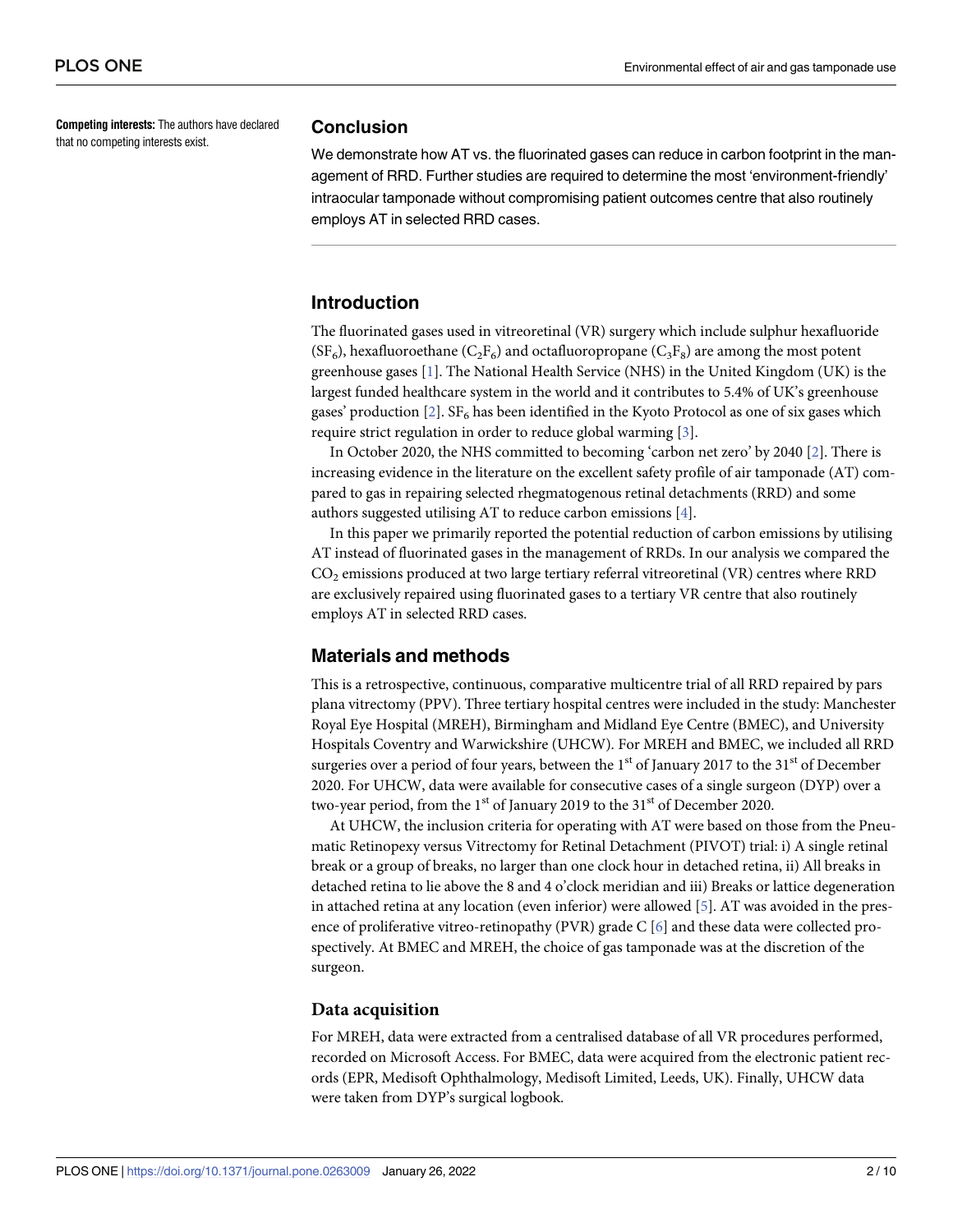#### <span id="page-3-0"></span>**Environmental factor calculations**

The environmental aspect of gas tamponade was performed by converting millilitre of gas to mass (g) using the modified ideal law gas formula at standard temperature and pressure (STP). Intraocular gas masses were then converted to their Global Warming Potential (GWP) over 100 years (GWP100). GWP is defined as the heat absorbed by greenhouse gases in the atmosphere, as a multiple of the equivalent heat that would be absorbed by the same mass of carbon dioxide  $(CO_2)$  [\[1\]](#page-9-0). The GWP of  $CO_2$  is one. In addition, as the fluorinated gases persist in the atmosphere far longer than CO<sub>2</sub>, their GWP increases with time. The fluorinated gases will therefore have a lower GWP20 (GWP over 20 years) than the GWP100 and GWP500 as demonstrated in Table 1 [\[7\]](#page-9-0). This table was adapted from the Intergovernmental Panel on Climate Change (IPCC) second assessment report [[8\]](#page-9-0).

In this study we used the most current GWP100 reference values of the IPCC fifth assessment report [[9](#page-9-0)].

The VR units in our hospital centres utilise three different gas delivery systems: i) UHCW: 30ml single-use gas cannisters (Arcadophta, Toulouse, France); ii) BMEC: 75ml multi-use gas cannisters (ALCHIMIA Srl, Padova, Italy); iii) MREH: traditional gas cylinders (British Oxygen Company [BOC] Healthcare, UK). For MREH, a staff survey revealed that approximately 30-50ml of gas is extracted for each operation from the respective cylinders. However, to reflect real life efficiency gas cylinder use, the mean amount of gas used per operation was calculated by dividing the amount of gas in complete cylinders used (as per pharmacy order history) by the number of operations performed using that respective gas within the study period.

The three gas delivery systems employed in this study produce variable  $CO<sub>2</sub>$  emissions when analysing the same type of fluorinated gas. The two main aspects that affect equivalent  $CO<sub>2</sub>$  mass emissions in using fluorinated gases in VR surgery are i) the number of procedures performed with each gas, and ii) the gas delivery system used [\[1\]](#page-9-0).

As the gas delivery system has a profound impact on the amount of fluorinated gas used per procedure [[1](#page-9-0)], and this manuscript aims to assess the number of fluorinated gas procedures that could be reduced by using AT, the gas delivery system must be controlled for, to allow comparison between different centres in this study. To adjust for this confounding factor, we have adjusted it to the equivalent  $CO<sub>2</sub>$  production by assuming that every gas delivery system had been employed at each centre. The calculated mass of equivalent  $CO<sub>2</sub>$  was performed with a conversion tool by the United States Environmental Protection Agency [[10](#page-9-0)].

#### **Surgical method**

Surgical correction of RRD was performed by transconjunctival 23/25/27-gauge PPV, vitreous-base trim and satisfactory removal of sub-retinal-fluid (SRF). PFCL was used at discretion of the surgeon. Fluid-air exchange (FAX) was performed in all patients. Subsequent gas-air

|  |  |  | Table 1. Global Warming Potentials at different time periods. |  |  |  |
|--|--|--|---------------------------------------------------------------|--|--|--|
|--|--|--|---------------------------------------------------------------|--|--|--|

| Gas             | Lifetime (years)   | <b>Global Warming Potential (Time Horizon)</b> |           |           |  |
|-----------------|--------------------|------------------------------------------------|-----------|-----------|--|
|                 |                    | 20 years                                       | 100 years | 500 years |  |
| CO <sub>2</sub> | Variable (100-300) |                                                |           |           |  |
| SF <sub>6</sub> | 3,200              | 16,300                                         | 23,900    | 34,900    |  |
| $C_2F_6$        | 10,000             | 6,200                                          | 9,200     | 14,000    |  |
| $C_3F_8$        | 2,600              | 4,800                                          | 7,000     | 10,100    |  |

Table adapted from the second Intergovernmental Panel on Climate Change (IPCC) report.

<https://doi.org/10.1371/journal.pone.0263009.t001>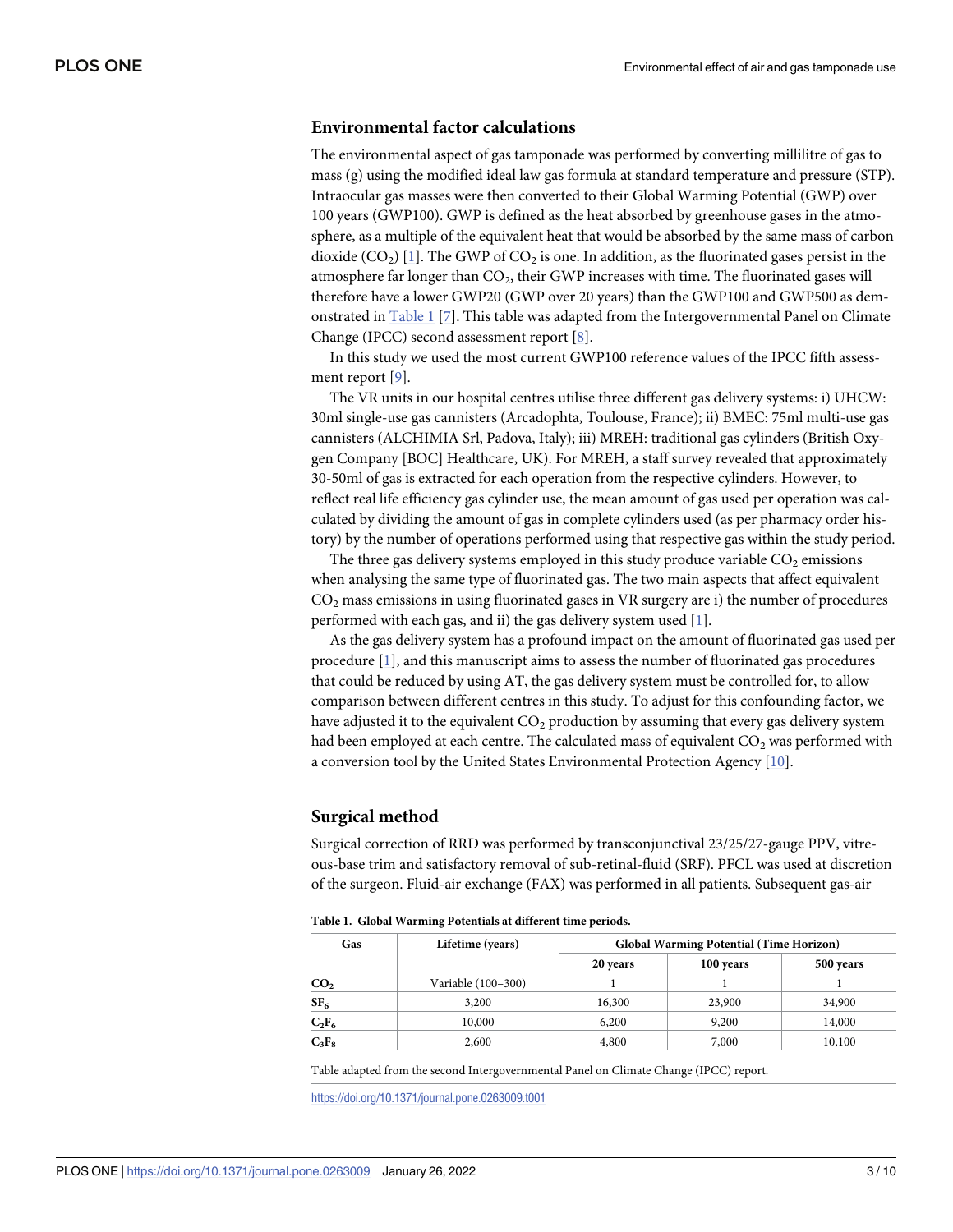<span id="page-4-0"></span>exchange was done in the fluorinated gas group. Retinopexy was performed with localised endo-laser and/or external cryotherapy. Sclerotomies were sutured with 8–0 vicryl if air or gas leak through the wound is suspected.

#### **Statistical analysis**

Statistical significance was defined as p*<*0.05. Prior to analysis, normality of continuous variables was assessed using the Shapiro-Wilk test, and found not to be normally distributed. Hence, data are primarily reported as medians and interquartile ranges (IQRs) throughout. Mann Whitney U and Kruskal Wallis Test were used to compare two and three independent continuous variables, respectively. Fisher exact test and Chi-Squared test were used for nominal variables. Bonferroni correction was applied for multiple statistical analysis. All statistical analysis was performed using IBM SPSS Statistics for Windows, Version 27.0 (IBM Corp, Armonk NY).

#### **Ethical approval/consent to participation**

This study was registered and approved by our local clinical effectiveness team (Clinical Effectiveness Department, Sandwell General Hospital: reference number: 1593). As this was a retrospective anonymized study, as per our local protocol from our Clinical Effectiveness Department, and as per national guidelines from the National Code of Clinical Research, and the Health Research Authority (HRA), this study has ethical approval exemption and no patient consent was required for participation [[11](#page-9-0),[12\]](#page-9-0). All procedures were completed prior to the design of this study. Patients were diagnosed and treated according to local guidelines and agreements and written consent from patients was acquired prior to all procedures as clinically indicated. This study does not report on the use of new or experimental protocols.

#### **Results**

A total of 3,239 RRD cases were analysed. Table 2 shows the type of intraocular tamponade used for RRD repair. [Table](#page-5-0) 3 reveals the mass of gas used per operation and its  $CO<sub>2</sub>$  equivalent, depending on the three different gas delivery systems available. As the variability of gas delivery system acts as a significant confounding factor in the GWP100  $CO<sub>2</sub>$  equivalence calculation we assumed that all operations were performed using 30ml single use gas cannisters across all the three VR units in one of our analysis of the data ([Fig](#page-6-0) 2).

Table 2 and [Fig](#page-5-0) 1 demonstrate that at UHCW, 30% of all RRDs were repaired using AT which led to zero carbon emissions due to tamponade gas choice. [Fig](#page-6-0)  $2A$  shows the mean  $CO<sub>2</sub>$ 

| Table 2. Tamponade number by centre for rhegmatogenous retinal detachment repair. |  |  |
|-----------------------------------------------------------------------------------|--|--|
|                                                                                   |  |  |

|                 | Total           | <b>MREH</b>              | <b>BMEC</b>   | <b>UHCW</b> |
|-----------------|-----------------|--------------------------|---------------|-------------|
| Total           | 3,239           | 1,590                    | 1,489         | 160         |
| Tamponade       |                 |                          |               |             |
| Air             | 48 (1.5%)       | $\overline{\phantom{a}}$ |               | 48 (30.0%)  |
| SF <sub>6</sub> | 1,415(43.7%)    | 880 (55.3%)              | 511 (34.3%)   | 24 (15.0%)  |
| $C_2F_6$        | $1,235(38.1\%)$ | 625 (39.3%)              | 530 (35.6%)   | 80 (50.0%)  |
| $C_3F_8$        | 541 (16.7%)     | 85 (5.3%)                | 448 (30.1%)   | $8(5.0\%)$  |
| Primary RRD     | 2,898 (89.5%)   | 1,425 (89.6%)            | 1,328 (89.2%) | 145 (90.6%) |
| Macula on*      | 1,560 (49.8%)   | 739 (46.6%)              | 762 (54.9%)   | 59 (37.8%)  |

�macula status could be determined in 109 patients (3.4%).

<https://doi.org/10.1371/journal.pone.0263009.t002>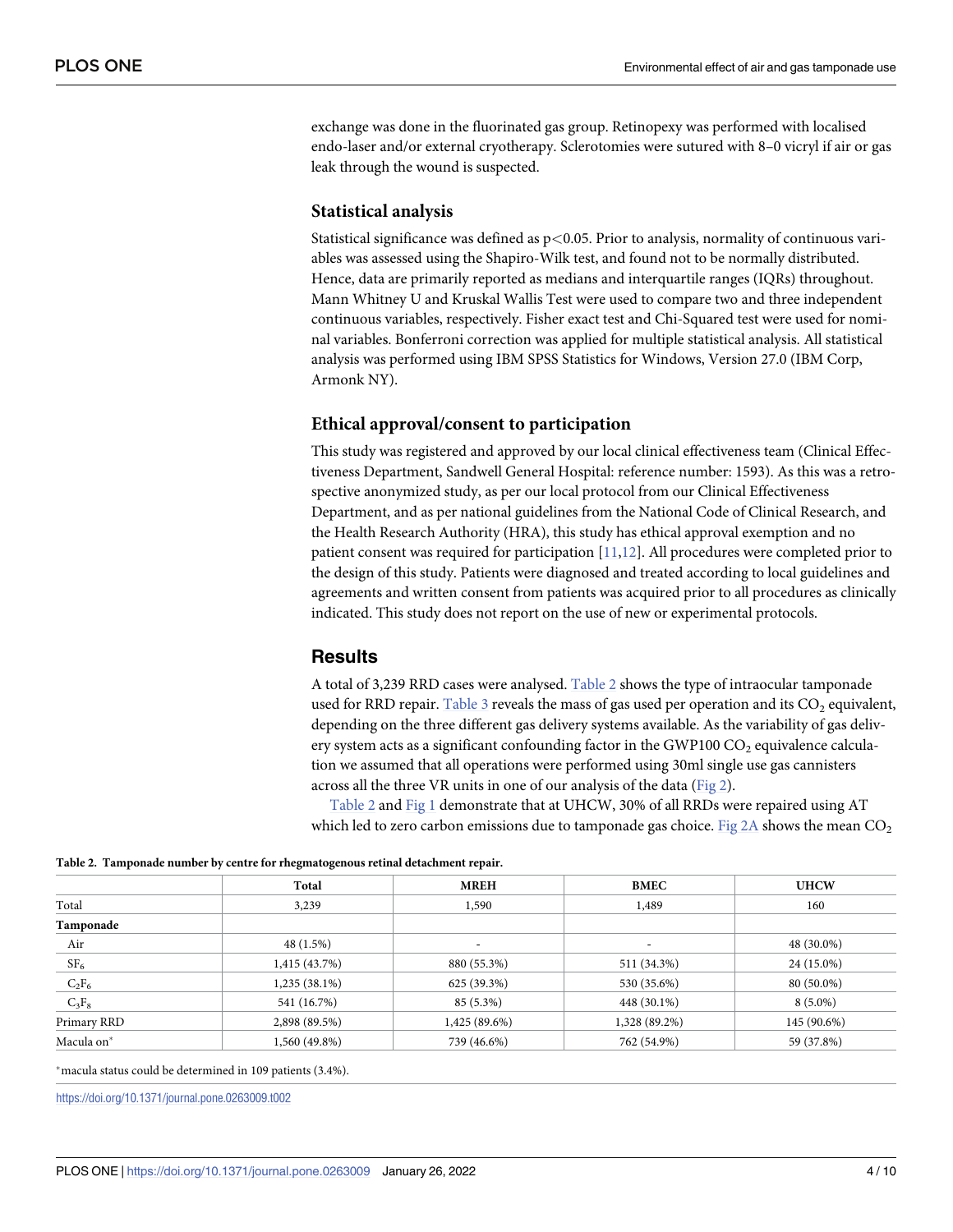|                      | <b>30ml Cannister</b> | <b>75ml Cannister</b> | <b>Actual Cylinder usage</b> | Theoretical 25ml per operation Cylinder |
|----------------------|-----------------------|-----------------------|------------------------------|-----------------------------------------|
| Mass per unit $(g)$  | 0.195                 | 0.489                 | 6.633                        | 0.163                                   |
| $CO2$ equivalent (g) | 4,594.1               | 11,485.3              | 155,887.2                    | 3,828.4                                 |
| Mass per unit (g)    | 0.185                 | 0.462                 | 3.650                        | 0.154                                   |
| $CO2$ equivalent (g) | 2,050.4               | 5,126.0               | 40,510.9                     | 1,708.7                                 |
| Mass per unit $(g)$  | 0.252                 | 0.629                 | 23.121                       | 0.262                                   |
| $CO2$ equivalent (g) | 2,239.7               | 5,599.3               | 205,780.3                    | 1,866.4                                 |
|                      |                       |                       |                              |                                         |

#### <span id="page-5-0"></span>**[Table](#page-4-0) 3. Fluorinated gas mass per operation by source.**

Based on GWP100 values from the Intergovernmental Panel on Climate Change (IPCC) fifth assessment report (2014).

<https://doi.org/10.1371/journal.pone.0263009.t003>

mass equivalence if all centres had used the most environmentally friendly delivery system (the 30ml cannisters) as fluorinated gas source. In this scenario, MREH showed the highest proportion of  $SF_6$  use and the greater carbon footprint while UHCW reported the lowest  $CO_2$ emission per patient. The use of AT enabled UHCW to greatly reduce the need for the most environmentally damaging  $SF_6$  gas, leading to lower  $CO_2$  emissions by 47.0% and 41.1% compared to MREH and BMEC, respectively. However, BMEC also showed a 10.0% reduction in carbon emissions per patient compared to MREH due to different proportion of type of gas tamponade used (p*<*0.001 in all paired comparisons between centres with Bonferroni correction).

[Fig](#page-6-0) 2B clearly illustrates the impact of AT on reducing greenhouse emissions in RRD repair with the gas delivery system used. Therefore, the absolute reduction in greenhouse emissions will be more significant as the carbon footprint of the gas source increases. The employment of



UHCW: 70% of RRD repair by PPV done without fluorinated gases



<https://doi.org/10.1371/journal.pone.0263009.g001>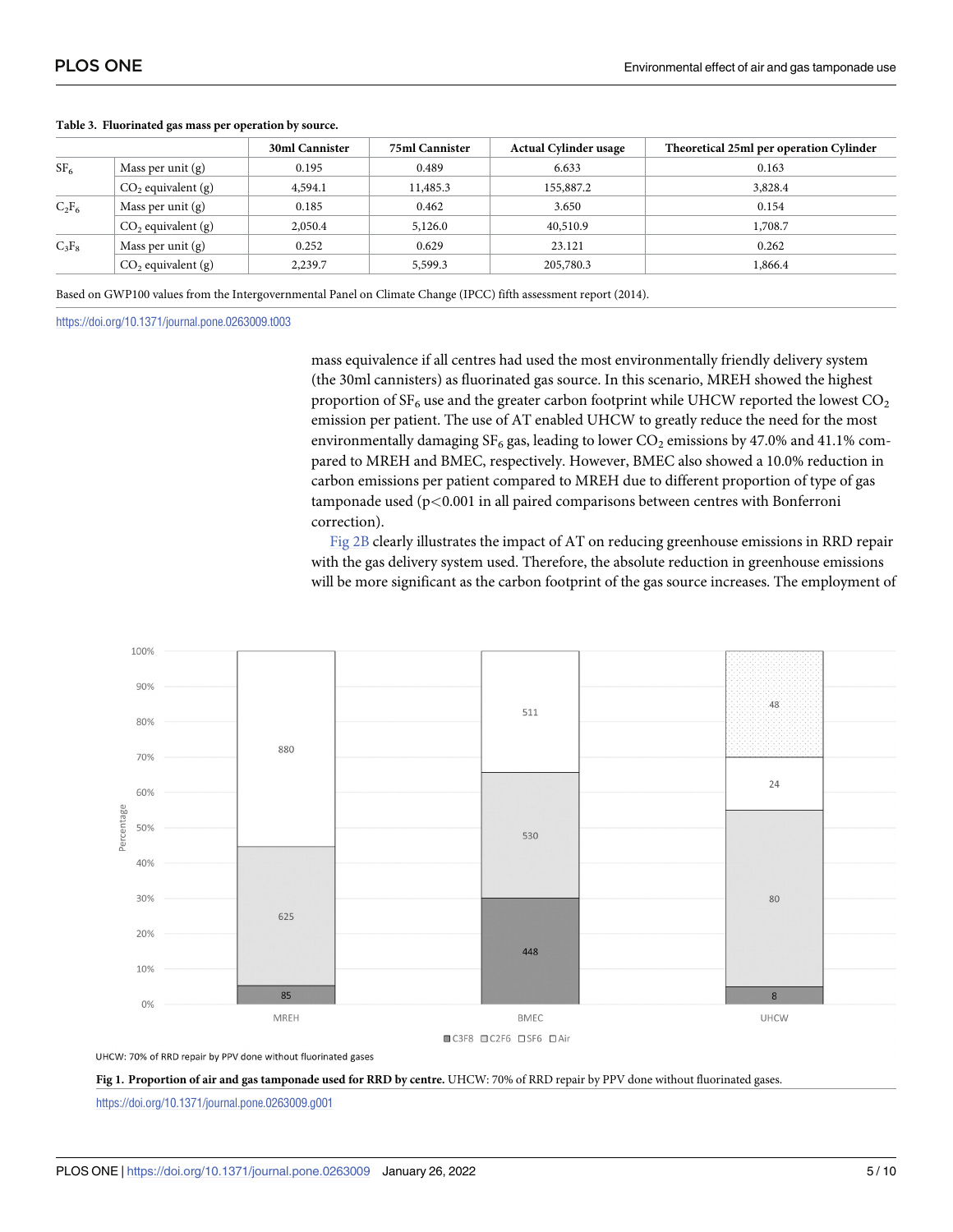<span id="page-6-0"></span>

(B) Effect of using air tamponade (UHCW) vs. no air tamponade (MREH and BMEC) by different gas delivery mechanisms

[Fig](#page-4-0) 2. Mean equivalent (GWP100) mass of CO<sub>2</sub> (kg) / patient for RRD repair. (A) Difference between centres:  $p < 0.001$  and each unit paired  $p < 0.001$  with Bonferroni correction. Assumption of all units using 30ml gas cannisters. (B) Effect of using air tamponade (UHCW) vs. no air tamponade (MREH and BMEC) by different gas delivery mechanisms.

<https://doi.org/10.1371/journal.pone.0263009.g002>

the most environmentally damaging gas delivery system at MREH (the gas cylinders), currently results in a 63 times higher  $CO<sub>2</sub>$  emission per RRD repair compared to UHCW.

Over the four years an average of 688 primary RRD and 82 re-detachment RRDs (770 RRDs in total) were repaired annually at MREH and BMEC combined. Based on the 2011 census, Greater Birmingham and Greater Manchester had a combined population of 4,994,365 [\[13\]](#page-9-0). Based on our data, this gives an annual incidence of 13.78 RRD repair per 100,000 people. Extrapolated to the entire UK population (63,02 million according to the 2011 census) we estimate that 8,707 primary RRD repairs are performed annually in the UK. Assuming that 30% of all RRDs are suitable to be repaired with AT as it was the case at UHCW, this could lead to 2,921 fewer RRDs repaired with fluorinated gas annually across the UK. This would correspond to a 44.3% to 56.6% reduction in  $CO<sub>2</sub>$  emissions, depending on the gas source used (30ml single-use gas cannisters versus cylinders). Based on our mean  $CO<sub>2</sub>$  equivalent emissions per patient, the use of AT could result in a reduction of up to 716.5 tons of  $CO_2$  nationally every year which corresponds to savings in electricity for up to 121 homes annually [\[10\]](#page-9-0).

#### **Discussion**

In this study we found that using AT in 30% of RRD repairs could reduce  $CO<sub>2</sub>$  emissions by half. To the authors' best knowledge, this is the first study to quantify the  $CO<sub>2</sub>$  emissions due to gas tamponade in RRD surgery and the effect of introducing the use of AT in suitable cases.

The longevity and absorption of fluorinated gases in the eye do vary depending on the type of gas [\[14\]](#page-9-0). Long-acting gas tamponades provide longer retinal support compared to AT which is particularly important for inferior retinal detachments, large breaks and multiple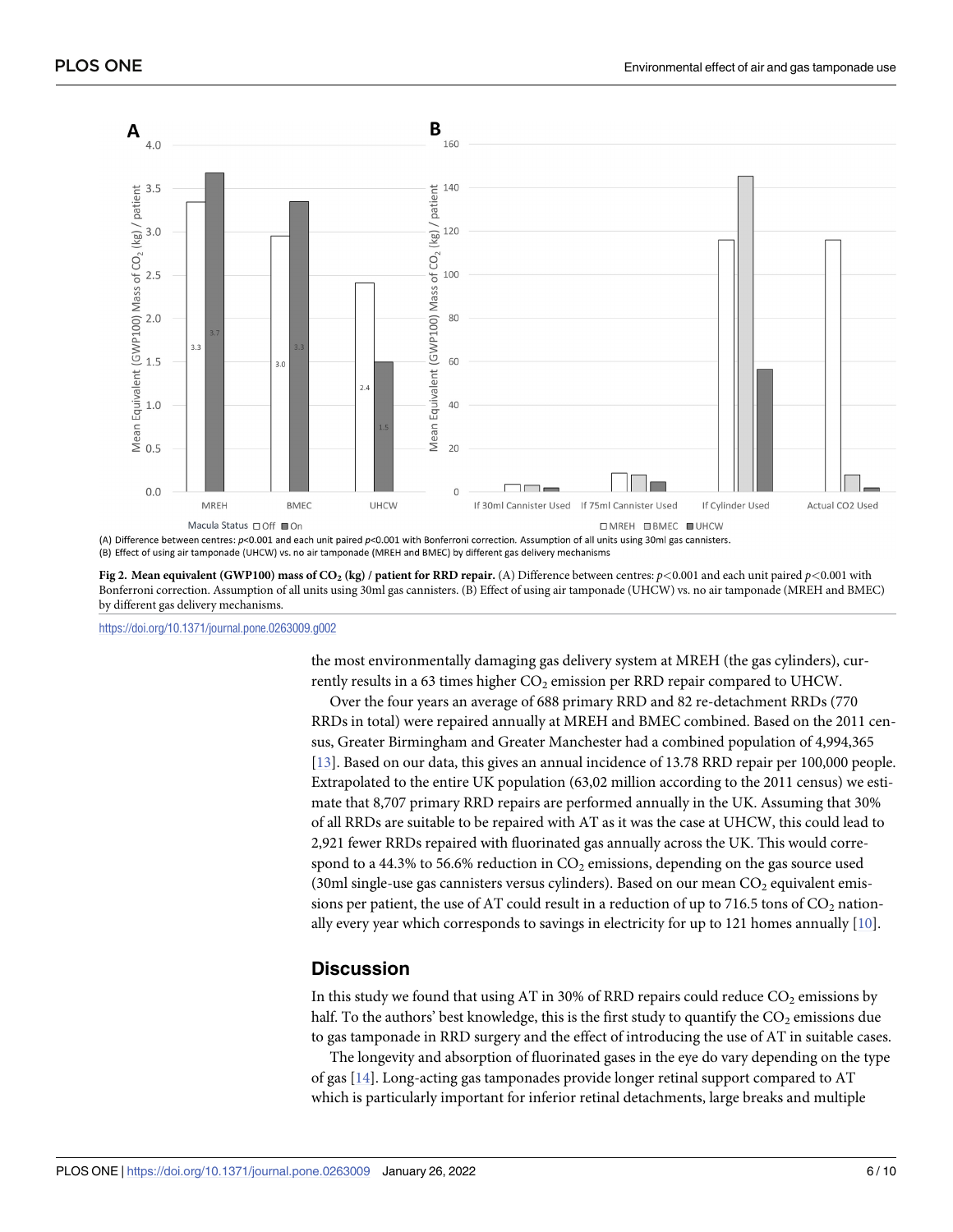<span id="page-7-0"></span>breaks. Longer-acting fluorinated gases, however, have several disadvantages compared to AT including prolonged post-operative visual disruption, air travel restrictions, other high-altitudinal activities and increased risk of human operational error when calculating gas concentrations [\[15\]](#page-9-0). AT will result in a reduction in intraocular pressure fluctuations [[16](#page-9-0)] and can therefore reduce the need for day one review post vitrectomy. This can further contribute to the overall reduction in emissions. Despite these advantages, a national study conducted in the UK showed that AT accounted for just 1.0% of all RRD repairs [[17](#page-9-0)].

AT has been repeatedly demonstrated to have an excellent safety profile in the literature [\[6,14,16,18](#page-9-0)–[27](#page-10-0)] and Moussa et al. demonstrated an excellent safety profile of AT in the management of RRD by DYP at UHCW in a previously published prospective case series [[6](#page-9-0)]. In this case series, AT was performed on patients that fulfilled the Pneumatic Retinopexy vs. Vitrectomy for Retinal Detachment Trial (PIVOT) inclusion criteria of: i) A single retinal break or group of breaks, no larger than one clock hour in detached retina, ii) all breaks in detached retina to lie above the 8 and 4 o'clock meridian and iii) breaks or lattice degeneration in attached retina at any location (even inferior) were allowed [[5\]](#page-9-0). With this criteria, patients had a 96% primary attachment rate with three months follow-up. Only one case series by Tan et al noted that gas tamponade was superior than AT for inferior retinal detachments, but this difference was not evident with superior RRD [[18](#page-9-0)]. Several comparative case series and an randomised control trial (RCT) have published no difference in primary re-detachment rate between air and gas tamponade [\[16](#page-9-0),[23](#page-10-0),[28](#page-10-0)]. Even in the case of inferior RRD, three case series and one RCT demonstrate comparable safety profile using AT vs. gas tamponade [\[16,](#page-9-0)[23](#page-10-0)–[25](#page-10-0)]. Using this criteria, UHCW managed to repair 30% of RRD with AT, and the best of the authors knowledge, UHCW remains the only centre in the UK routinely using AT for RRD repair. There are several papers that estimate the proportion of retinal detachments that fulfil the PIVOT trial criteria (and therefore be eligible for AT as per the inclusion and exclusion criteria in this manuscript) [[6,](#page-9-0)[29](#page-10-0)], and these range from 27% to 52.9%. Therefore, compared to the largest case series in the literature, that estimates 52.9% over 1,091 patients fulfilled the PIVOT trial criteria [\[29\]](#page-10-0), our 30% is a conservative estimate.

The more patients that can be safely operated on with AT, the larger the reduction in  $CO<sub>2</sub>$ emissions, but this must be done with patient safety and surgeon preference in mind.

As  $SF<sub>6</sub>$  is both, the most environmentally damaging and shortest acting fluorinated gas, this makes it the most conceivable tamponade choice to replace with air. Given that even inferior RRDs have had excellent outcomes with AT, and most clinicians do not utilise  $SF<sub>6</sub>$  for inferior RRDs, the switch to AT is worth considering. Pak et al. reported a 94.4% success in primary RRD repair in 71 patients with exclusive use of AT, and no predetermined treatment criteria [\[28\]](#page-10-0). Although this criterion is unlikely to be widely attributable across a variety of patient populations and surgeons.

As shown with our data, the included centres have widely different tamponade choice for RRD repair [\(Table](#page-4-0) 2). MREH in particular, utilise  $SF_6$  in over half of all their RRD repairs. Even considering the effect of different populations, this implies that there are multiple effective ways to treat an RRD and different tolerances between clinicians to what constitutes a 'safe RRD' for  $SF<sub>6</sub>$  tamponade. As such, defined agreed departmental protocols for using AT may improve consistency between clinicians, and increase its use.

If a longer tamponade duration is required than AT, but not to the typical duration that  $C_2F_6$  lasts, a lower concentration of  $C_2F_6$  could be considered as a replacement to SF<sub>6</sub>.

Although Ophthalmology accounts for a small portion of  $CO<sub>2</sub>$  emissions, changes of various degree across multiple disciplines of medicine will total to significant reductions in our NHS carbon footprint and it is reassuring to see many efforts in this direction [\[30–32\]](#page-10-0). Although there are significant environmental savings that can achieved using AT, the net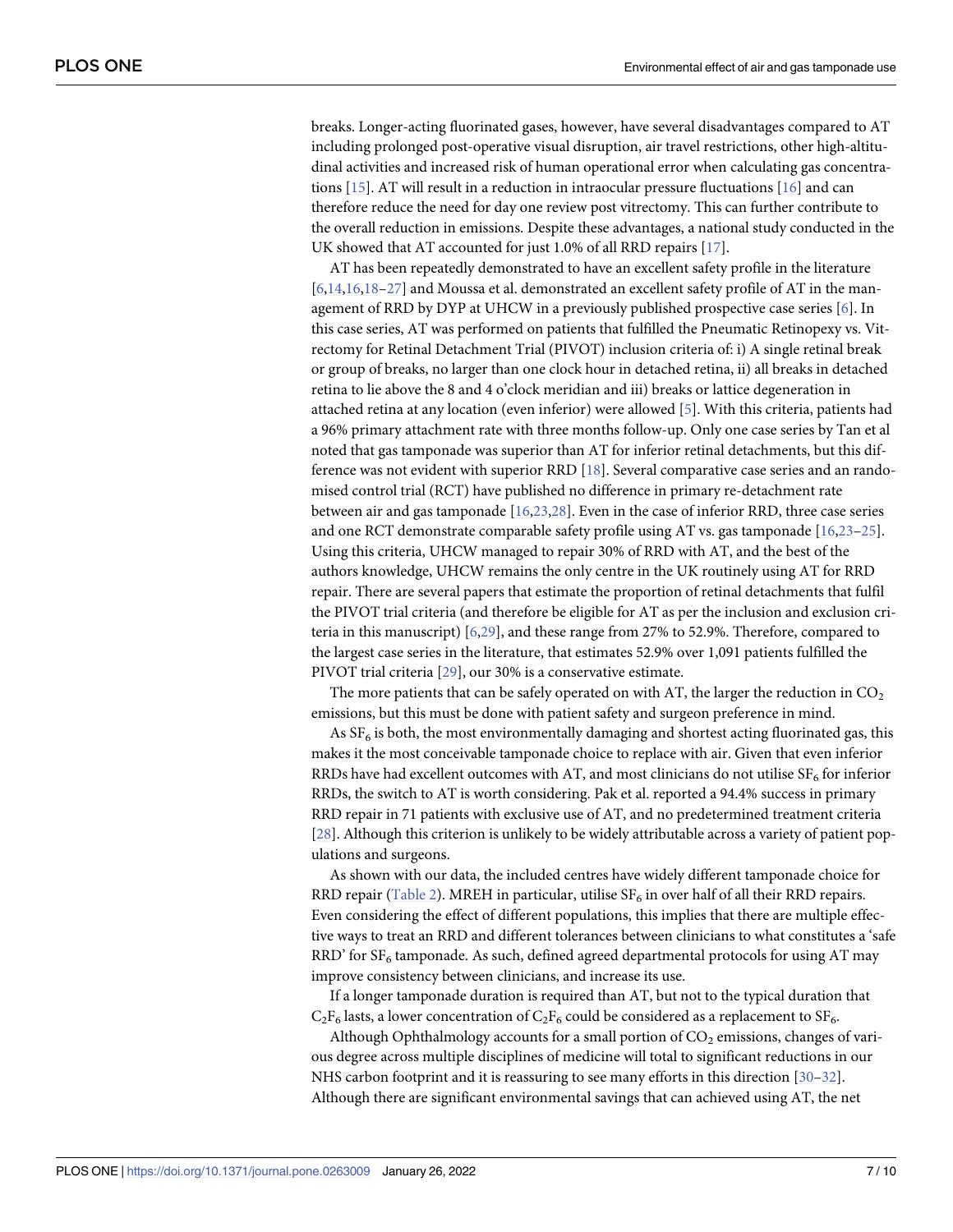<span id="page-8-0"></span>savings compared to other industries are small, and patients' safety and surgeon preference (and confidence in their surgical technique) must take precedence.

#### **Study limitations and strengths**

This is a retrospective study without an agreed protocol for the choice of gas tamponade to be used according to case complexity. The study strengths, however, lie in the large number of cases collected over several years, reflecting the real-life fluorinated gas use in RRD repair at large VR centres in the UK. The  $CO<sub>2</sub>$  equivalent figures calculated using three different gas delivery methods should be applicable to VR centres around the world.

Although this study primarily investigates AT in RRD repair, the effect of the gas delivery system also has a profound impact on  $CO<sub>2</sub>$  emissions, and it should be further investigated in future studies. The reduction of  $CO<sub>2</sub>$  emissions by using AT and efficient gas delivery methods are only two aspects to make VR surgery more environmentally friendly. Other factors such as intraocular gas choice, anaesthetic technique, theatre time utilisation, equipment use and follow up protocols will contribute to the overall carbon footprint of a patient undergoing a VR operation. Further studies are warranted to assess the entire pathway.

#### **Conclusions**

We present the real-life use and the environmental effects of fluorinated gases and AT in the management of RRDs, and highlight the potential benefits of the use of AT in selected cases in reducing the carbon footprint of the VR surgery. Further studies are required to determine the most 'environment-friendly' intraocular tamponade without compromising patient outcomes.

#### **Supporting information**

**S1 [File.](http://www.plosone.org/article/fetchSingleRepresentation.action?uri=info:doi/10.1371/journal.pone.0263009.s001) Raw data.** (XLSX)

#### **Author Contributions**

**Conceptualization:** George Moussa, Walter Andreatta, Assad Jalil, Dong Young Park.

**Data curation:** George Moussa, Soon Wai Ch'ng, Hadi Ziaei, Assad Jalil, Niall Patton, Tsveta Ivanova, Kim Son Lett, Dong Young Park.

**Formal analysis:** George Moussa, Dong Young Park.

**Funding acquisition:** George Moussa.

- **Investigation:** George Moussa, Soon Wai Ch'ng, Hadi Ziaei, Assad Jalil, Niall Patton, Tsveta Ivanova, Kim Son Lett, Dong Young Park.
- **Methodology:** George Moussa, Walter Andreatta, Soon Wai Ch'ng, Assad Jalil, Niall Patton, Tsveta Ivanova, Kim Son Lett, Dong Young Park.
- **Project administration:** George Moussa.

**Resources:** George Moussa, Hadi Ziaei.

**Software:** George Moussa.

**Supervision:** Walter Andreatta, Soon Wai Ch'ng, Assad Jalil, Niall Patton, Tsveta Ivanova, Kim Son Lett, Dong Young Park.

**Validation:** George Moussa.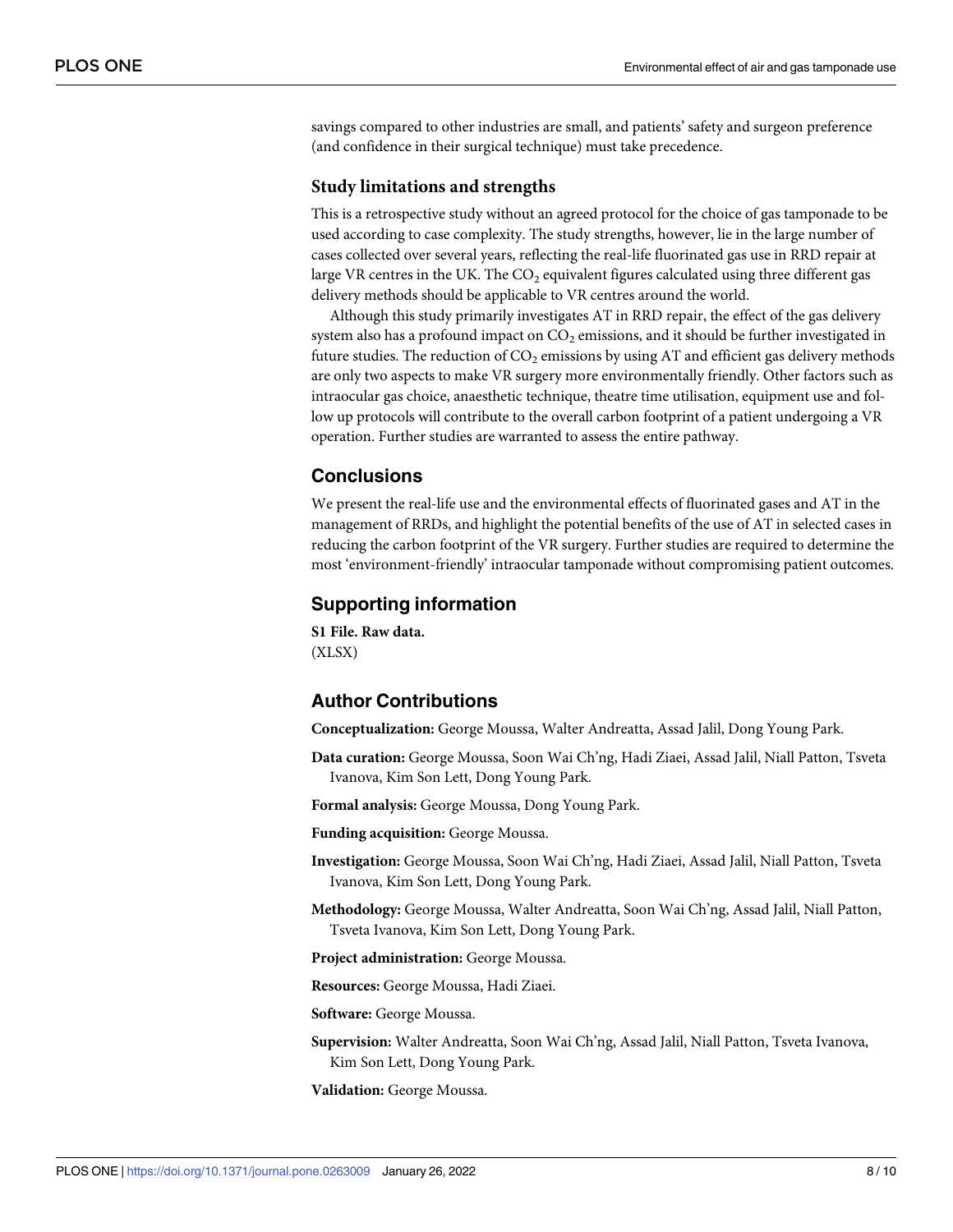<span id="page-9-0"></span>**Writing – original draft:** George Moussa, Walter Andreatta, Soon Wai Ch'ng.

**Writing – review & editing:** George Moussa, Walter Andreatta, Soon Wai Ch'ng, Hadi Ziaei, Assad Jalil, Niall Patton, Tsveta Ivanova, Kim Son Lett, Dong Young Park.

#### **References**

- **[1](#page-3-0).** IPCC. IPCC Fourth Assessment Report (AR4), Working Group 1, Chapter 2, Changes in Atmospheric Constituents and in Radiative Forcing. 2007.
- **[2](#page-2-0).** England N. NHS becomes the world's first national health system to commit to become 'carbon net zero', backed by clear deliverables and milestones. 2020. Available: [https://www.england.nhs.uk/2020/](https://www.england.nhs.uk/2020/10/nhs-becomes-the-worlds-national-health-system-to-commit-to-become-carbon-net-zero-backed-by-clear-deliverables-and-milestones/) [10/nhs-becomes-the-worlds-national-health-system-to-commit-to-become-carbon-net-zero-backed](https://www.england.nhs.uk/2020/10/nhs-becomes-the-worlds-national-health-system-to-commit-to-become-carbon-net-zero-backed-by-clear-deliverables-and-milestones/)[by-clear-deliverables-and-milestones/.](https://www.england.nhs.uk/2020/10/nhs-becomes-the-worlds-national-health-system-to-commit-to-become-carbon-net-zero-backed-by-clear-deliverables-and-milestones/)
- **[3](#page-2-0).** UNFCCC. What is the Kyoto Protocol? In: United Nations Climate Change. 2020.
- **[4](#page-2-0).** Chadwick O, Cox A. Response to Tetsumoto et al. regarding the use of fluorinated gases in retinal detachment surgery. The environmental impact of fluorinated gases. Eye (Basingstoke). Springer Nature; 2020. pp. 1–1. <https://doi.org/10.1038/s41433-020-01197-z> PMID: [32963309](http://www.ncbi.nlm.nih.gov/pubmed/32963309)
- **[5](#page-7-0).** Hillier RJ, Felfeli T, Berger AR, Wong DT, Altomare F, Dai D, et al. The Pneumatic Retinopexy versus Vitrectomy for the Management of Primary Rhegmatogenous Retinal Detachment Outcomes Randomized Trial (PIVOT). Ophthalmology. 2019; 126: 531–539. <https://doi.org/10.1016/j.ophtha.2018.11.014> PMID: [30468761](http://www.ncbi.nlm.nih.gov/pubmed/30468761)
- **[6](#page-7-0).** Moussa G, Mathews N, Makhzoum O, Park DY. Vitrectomy with air tamponade and cryotherapy for retinal detachment repair without perfluorocarbon use: A UK 12-month prospective case series. European Journal of Ophthalmology. 2020; 112067212097888. <https://doi.org/10.1177/1120672120978884> PMID: [33334168](http://www.ncbi.nlm.nih.gov/pubmed/33334168)
- **[7](#page-3-0).** Moussa G, Ch'ng SW, Park DY, Ziaei H, Jalil A, Patton N, et al. Environmental effect of fluorinated gases in vitreoretinal surgery: a multicenter study of 4,877 patients. American Journal of Ophthalmology. 2021; 0. <https://doi.org/10.1016/j.ajo.2021.09.020> PMID: [34587498](http://www.ncbi.nlm.nih.gov/pubmed/34587498)
- **[8](#page-3-0).** IPCC. Climate Change 1995: The IPCC Second Assessment Report. Human Settlements in a Changing Climate: Impacts and Adaptation. 1995.
- **[9](#page-3-0).** IPCC. Climate Change 2014: Synthesis Report. Contribution of Working Groups I, II and III to the Fifth Assessment Report of the Intergovernmental Panel on Climate Change. Ipcc. 2014.
- **[10](#page-6-0).** EPA—United States Environmental Protection Agency. Greenhouse Gas Equivalencies Calculator. 2021 [cited 21 Feb 2021]. Available: [https://www.epa.gov/energy/greenhouse-gas-equivalencies](https://www.epa.gov/energy/greenhouse-gas-equivalencies-calculator)[calculator](https://www.epa.gov/energy/greenhouse-gas-equivalencies-calculator).
- **[11](#page-4-0).** Kirac FS. Is Ethics Approval Necessary for all Trials? A Clear But Not Certain Process. Malecular Imaging and Radionuclide Therapy. 2013; 22: 73–75. <https://doi.org/10.4274/mirt.80664> PMID: [24416621](http://www.ncbi.nlm.nih.gov/pubmed/24416621)
- **[12](#page-4-0).** Health Research Authority. Do I need NHS Ethics approval? [cited 29 May 2021]. Available: [http://www.](http://www.hra-decisiontools.org.uk/ethics/) [hra-decisiontools.org.uk/ethics/.](http://www.hra-decisiontools.org.uk/ethics/)
- **[13](#page-6-0).** 2011 Census—Office for National Statistics. [cited 4 Apr 2021]. Available: [https://www.ons.gov.uk/](https://www.ons.gov.uk/census/2011census) [census/2011census](https://www.ons.gov.uk/census/2011census).
- **[14](#page-7-0).** Mateo-Montoya A, de Smet MD. Air as tamponade for retinal detachments. European Journal of Ophthalmology. 2013; 24: 242–246. <https://doi.org/10.5301/ejo.5000373> PMID: [24170524](http://www.ncbi.nlm.nih.gov/pubmed/24170524)
- **[15](#page-7-0).** Kanclerz P, Grzybowski A. Complications Associated with the Use of Expandable Gases in Vitrectomy. Journal of Ophthalmology. 2018. <https://doi.org/10.1155/2018/8606494> PMID: [30581605](http://www.ncbi.nlm.nih.gov/pubmed/30581605)
- **[16](#page-7-0).** Zhou C, Qiu Q, Zheng Z. Air versus gas tamponade in rhegmatogenous retinal detachment with inferior breaks after 23-gauge pars plana vitrectomy: A prospective, randomized comparative interventional study. Retina. 2015; 35: 886–891. <https://doi.org/10.1097/IAE.0000000000000416> PMID: [25602633](http://www.ncbi.nlm.nih.gov/pubmed/25602633)
- **[17](#page-7-0).** Sparrow JM, Johnston RL, Yorston D, Williamson T, Donachie PHJ, Collins CA. National Electronic Retinal Detachment Surgery Audit: Feasibility Report. 2017. Available: [https://www.nodaudit.org.uk/u/](https://www.nodaudit.org.uk/u/docs/20/kxmnfevalz/RetinalDetachmentSurgeryAuditFeasibilityReport.pdf.) [docs/20/kxmnfevalz/Retinal](https://www.nodaudit.org.uk/u/docs/20/kxmnfevalz/RetinalDetachmentSurgeryAuditFeasibilityReport.pdf.) Detachment Surgery Audit Feasibility Report.pdf.
- **[18](#page-7-0).** Tan HS, Lesnik Oberstein SY, Mura M, Bijl HM. Air versus gas tamponade in retinal detachment surgery. British Journal of Ophthalmology. 2013; 97: 80–82. [https://doi.org/10.1136/bjophthalmol-2012-](https://doi.org/10.1136/bjophthalmol-2012-302140) [302140](https://doi.org/10.1136/bjophthalmol-2012-302140) PMID: [23104901](http://www.ncbi.nlm.nih.gov/pubmed/23104901)
- **19.** Chen QY, Tang YX, He YQ, Lin HM, Gao RL, Li MY, et al. Air tamponade in retinal detachment surgery followed by ultra-widefield fundus imaging system. International Journal of Ophthalmology. 2018; 11: 1198–1203. <https://doi.org/10.18240/ijo.2018.07.20> PMID: [30046539](http://www.ncbi.nlm.nih.gov/pubmed/30046539)